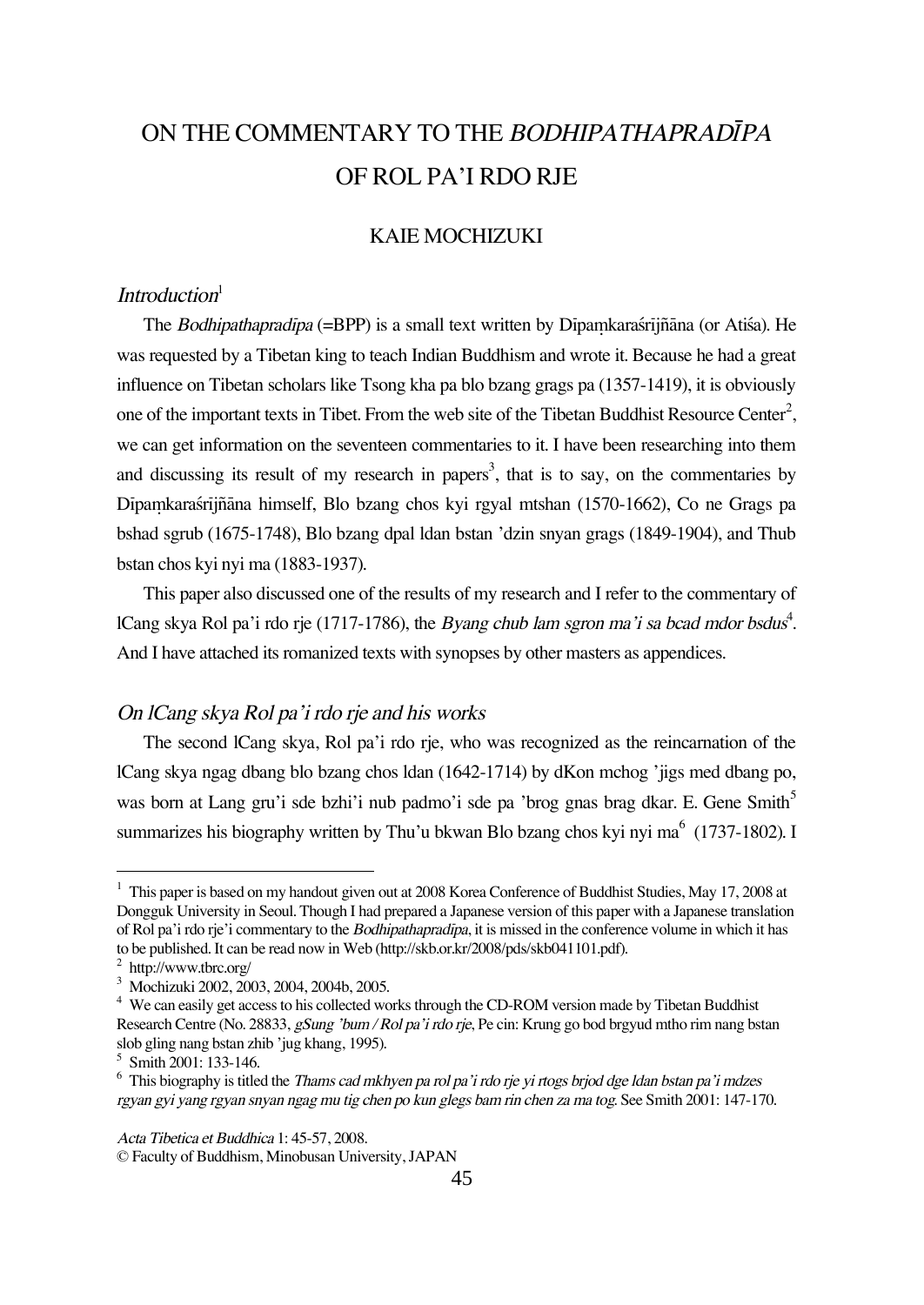will enumerate some important topics in his life:

- 1717 Birth on the tenth day of the first Mongol month.
- 1724 Chinese emperor ordered that he be conducted to China as a "guest."
- 1734 He was ordered to accompany the seventh Dalai Lama back to Tibet.
- 1735 The final monastic vows at bKra shis lhun po.
- 1736 He set out for China reigned by his friend, Ch'ien lung and was asked to take the seat of the highest lamaist position (tham ka bla ma) in China.
- 1741 Beginning of compilation of the Dag yig mkhas pa'i 'byung gnas and the translation of the bstan 'gyur into Mongolian.
- 1744 Establishment of dGa' ldan byin chags gling in Peking with the emperor.
- 1745 Bestowal of the tantric initiation to the emperor.
- 1746 Beginning to write the Grub mtha' rnam par bzhag pa gsal bar bshad pa thub bstan lhun po'i mdzes rgyan.
- 1772 Supervision of the translation of *bka' 'gyur* into Manchu.
- 1777 He performed the funeral rites for the mother of the emperor.
- 1785 Seclusion at Wu t'ai shan and death there next year.

He was not only one of the great teachers of Gelug pa, but also well acquainted with Mongolian and Manchu as he translated the *bstan 'gyur* into Mongolian and also the *bka' 'gyur* into  $Machu<sup>7</sup>$ .

Regarding his works 206 texts are listed by Lokesh Chandra in his Materials for <sup>a</sup> History of Tibetan Literature<sup>8</sup>. Among them I refer some texts that are related to the *Bodhipathapradipa*. The text which I consider in this paper is the sixth:

3814: Byang chub lam sgron ma'i sa bcad mdor bsdus.

The fifth is a commentary to the *Bhadracaripranidhana*:

# 3813: 'Phags pa bzang spyod smon lam gyi rnam bshad kun bzang dgongs pa gsal bar byed pa'i rgyan.

Dipamkaraśrijñāna cites the Bhadracārīpranidhāna at the first section of the Bodhipatha-

 $^7$  Yamaguchi 2007: 120-122. On the tradition of his pre-existence, see Everding 1985.

<sup>8</sup> Lokesh Chandra 1963: 192-199 (Nos. 3809-4014).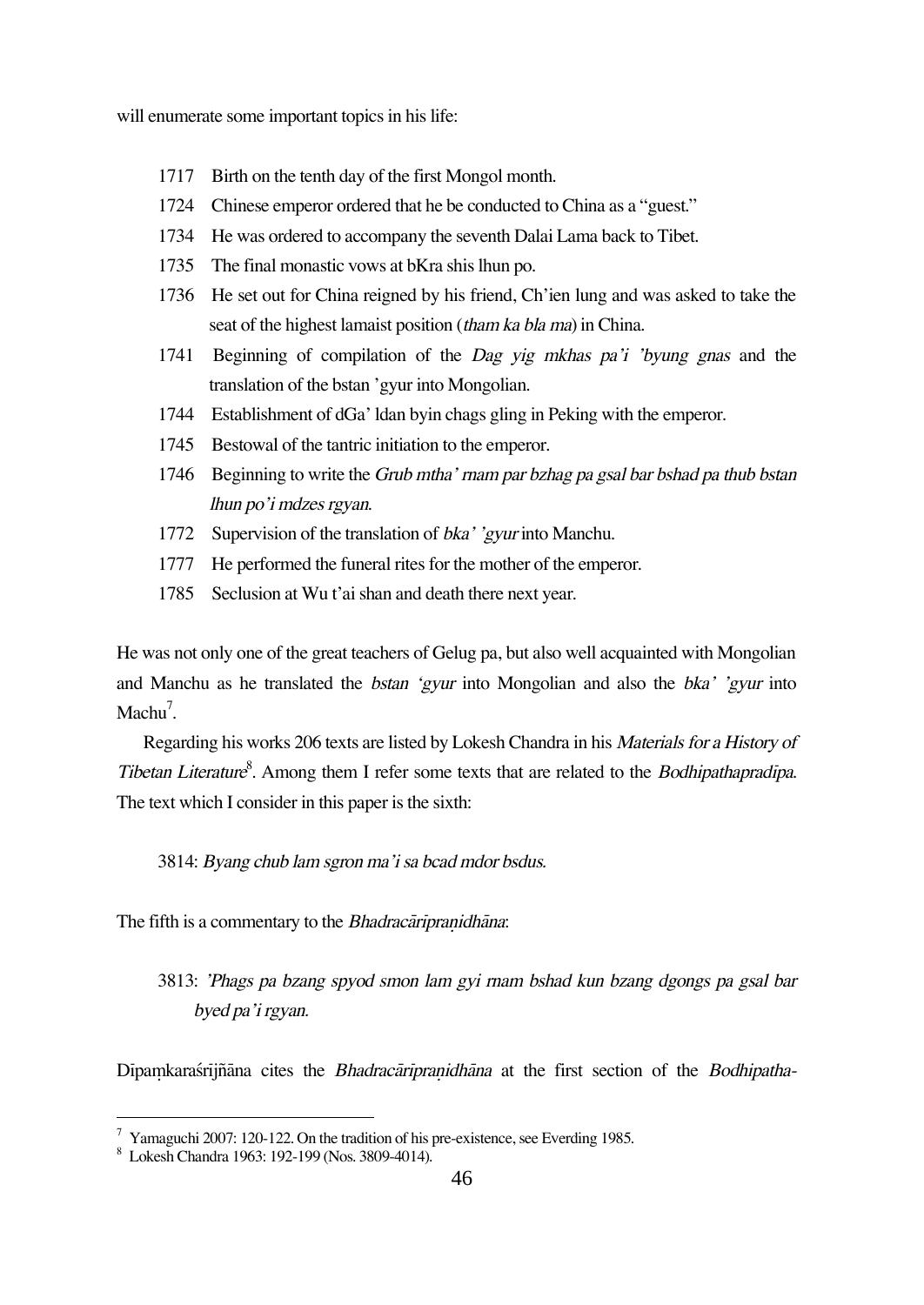pradipapañjikā in order to explain a way of offering ( $p\bar{u}j$ a)<sup>9</sup>. Therefore the commentary to the Bodhipathapradîpa seems to come next to it. But no mahåyåna works, but many tantric works, follow them. We can see only six mahåyåna or mådhyamika works in his collected works:

- 3915: dBu ma'i lta ba nyams su len tshul de kho na nyid snang bar byed pa'i sgron me.
- 3929: Byang chub sems dpa'i bslab bya bsdus pa gzhan phan bdud rtsi 'od 'phreng.
- 3930: rGyal ba'i bstan la ji ltar slob pa'i rim pa mdo tsam brjod pa gzhan phan bdud rtsi'i snying po.
- 3931: bSlab bya gsal ba'i sgron me.
- 3933: bSlab bya bdud rtsi yang zhun.
- 3990: Byang chub lam gyi rim pa'i dmigs rnams yid la bya tshul shin tu bsdus pa gnod don gsal ba.

Because I have not researched them in detail, I cannot refer to their contents here. From their titles, no.3915 seems to be a text on the Mådhyamika view, nos.3929-3933 seem to be texts on the disciplines which are familiar with the Siksasamuccaya of Santideva and no.3990 seems to be a text on the stages of the path to the enlightenment which is familiar with not only the Bodhipathapradīpa of Dīpamkarastrījñāna but also the Lam rim chen mo of Tsong kha pa. It can be said that all of these texts are secondly related to the *Bodhipathapradipa* because their main subjects are the same as those of the *Bodhipathapradipa*. But I think that it does not seem to have a great influence on his philosophical view because he seems to be more interested in tantric works than in those of mahåyåna.

He is famous as a writer of the texts on the philosophical systems (grub mtha') of Buddhism:

- 3977: Rang dang gzhan gyi grub pa'i mtha' rgya mtsho lta bu'i rnam bzhag gsal bar bshad pa thub bstan lhun po'i mdzes rgyan legs bshad kyi gter chen po las sems tsam pa'i grub mtha' yan chad.
- 3978: dBu ma rang rgyud pa'i mtha' yan chad.
- 3979: Grub mtha'i rnam bzhag thub bstan lhun po'i mdzes rgyan gyi smad cha.
- 3980: Grub mtha' rnam bzhag thub bstan lhun po'i mdzes rgyan rgya nag spar ma'i yig skyon sogs gyi dogs sel zhu lan du gnang ba.

<sup>&</sup>lt;sup>9</sup> Mochizuki 1988.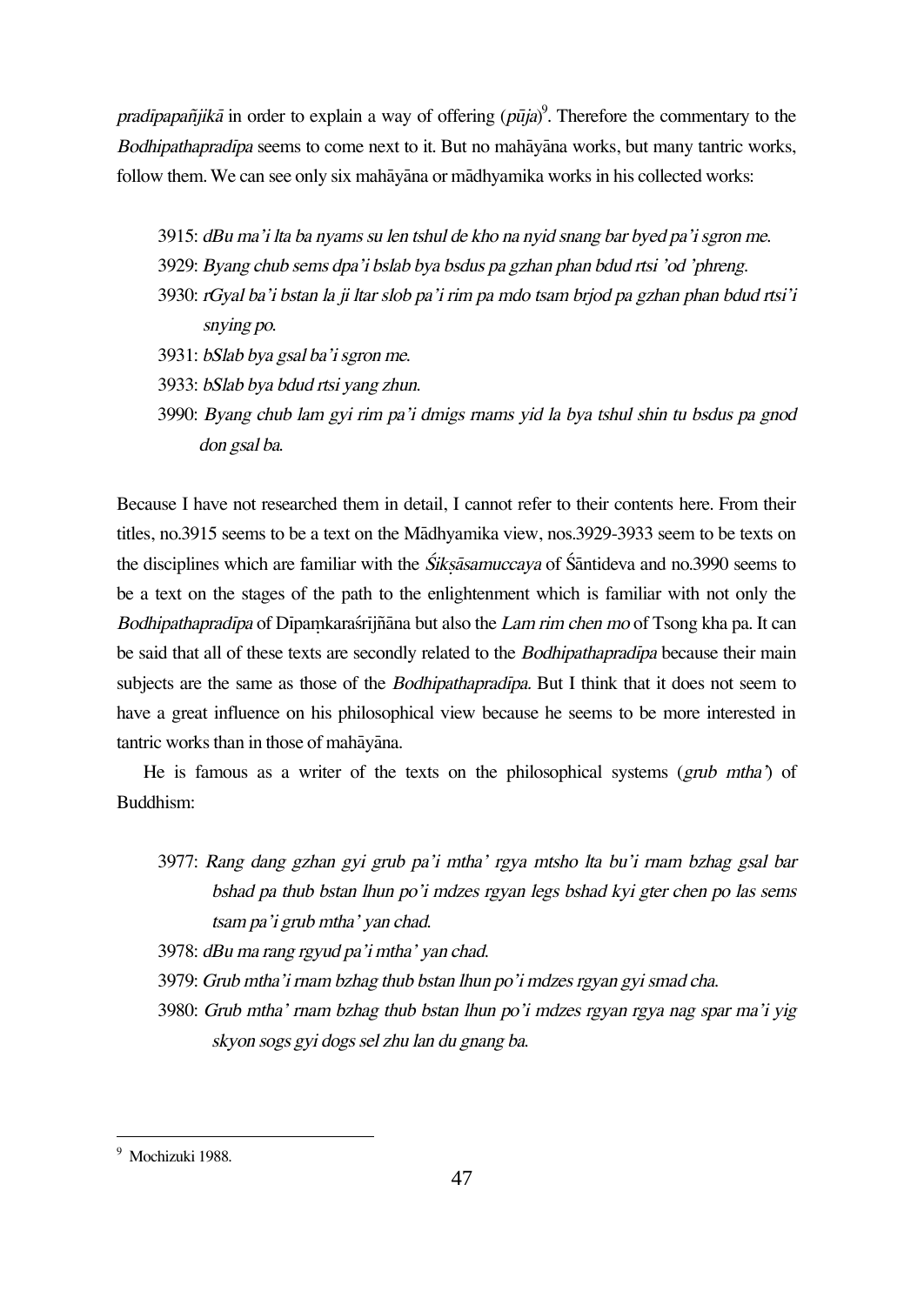Many studies on these texts<sup>10</sup> have been published and it is reported that they are closely related to the texts of philosophical tenets by Sum pa mkhan po ye shes dpal 'byor (1704-1788), dKong mchog 'jigs med dbang po (1728-1791) and Thu'u bkwan blo bzang chos kyi nyi ma  $(1737-1802)^{11}$ . Though I do not know how Rol pa'i rdo rie evaluate the author of the Bodhipathapradīpa in these texts. Though it needs more detailed research, Dīpamkaraśrījñāna does not seem to be treated as one of mādhyamika masters in them<sup>12</sup>.

## On the Byang chub lam gyi sgron ma'i sa bcad mdor bsdus

As this text is named in its title 'synopsis (sa bcad)', it is a small text only in five leaves  $(1-5b1)$  to classify the contents of the *Bodhipathapradipa* with their synopsis. Therefore we can see his original words only in headings and the colophon. On a style of writing the author relates headings at first and cites, though their numbers are not fixed, the first four syllables and the last three syllables of root verses with the word "from (nas)". Therefore there is no explanation of passages of the root verse, so we cannot call this text a commentary to the Bodhipathapradîpa. But we can know how he understands its structure or contents from this synopsis.

I will pick up here some passages to be noted. In the beginning of the text there is a passage of homage to Dipamkaraśrijñāna and his descendants:

Homage to those who have the tradition of the glory great master Atisha and his sons<sup>13</sup>.

I cannot judge whether this is attributed to the author of this text, Rol pa'i rdo rje, or its compiler, but the author of the Bodhipathapradîpa is called "Aisha" in honorific title, not Dipamkaraśrijñāna. And "those who have the tradition of the glory great master Atisha and his sons" could mean scholars not only of Kadam pa but also of Gelug pa to which Rol pa'i rdo rje belongs. It is expressed in this passage that the author or the compiler follows the teaching of these traditions.

We can see his words in two sections of this commentary. The first comes in the commentary to BPP 73-74:

<sup>10</sup> Sautrāntika chapter: Klein 1986, 1988; Vaibhāṣika chapter: Ikeda 1979; Svātantrika Chapter: Lopez 1987, Saito 1981; Prāsangika chapter Hopkins 1983b, Cozort 1998.

<sup>&</sup>lt;sup>11</sup> See Kawasaki 2007: 14-17. We must refer to also the Grub mtha' chen mo (Grub mtha' rnam bshad rang gzhan grub mtha' kun dang zab don mchog tu gsal ba kun bzang zhing gi nyi ma lung rigs rgya mthso skye dgu'i re ba kun skong) by 'Jam dbyang bzhad pa ngag dbang brtson grus (1648-1722). See Hopkins 1983, 2003, esp. 2003: xxxiv-xxxvi.

 $12$  According to Cozort 1998: 35, note 10, Dipamkarastiijñana is classified into Prāsangika by Blo bzang dkon mchog in his Grub mtha' rtsa ba'i tshig tik shel dkar me long. But he, though Dipankarabhadra, is also classified into Svåtantrika by 'Jam mgon Kong sprul blo gros mtha' yas in his Theg pa'i sgo kun las btus pa gsung rab rin po che'i mdzod bslab pa gsum legs par ston pa'i bstan bcos shes bya kun khyab. See Callahan 2007: 219.

<sup>13</sup> Tib.: jo bo chen po dpal <sup>a</sup> ti sha yab sras brgyud par bcas pa la phyag 'tshal lo //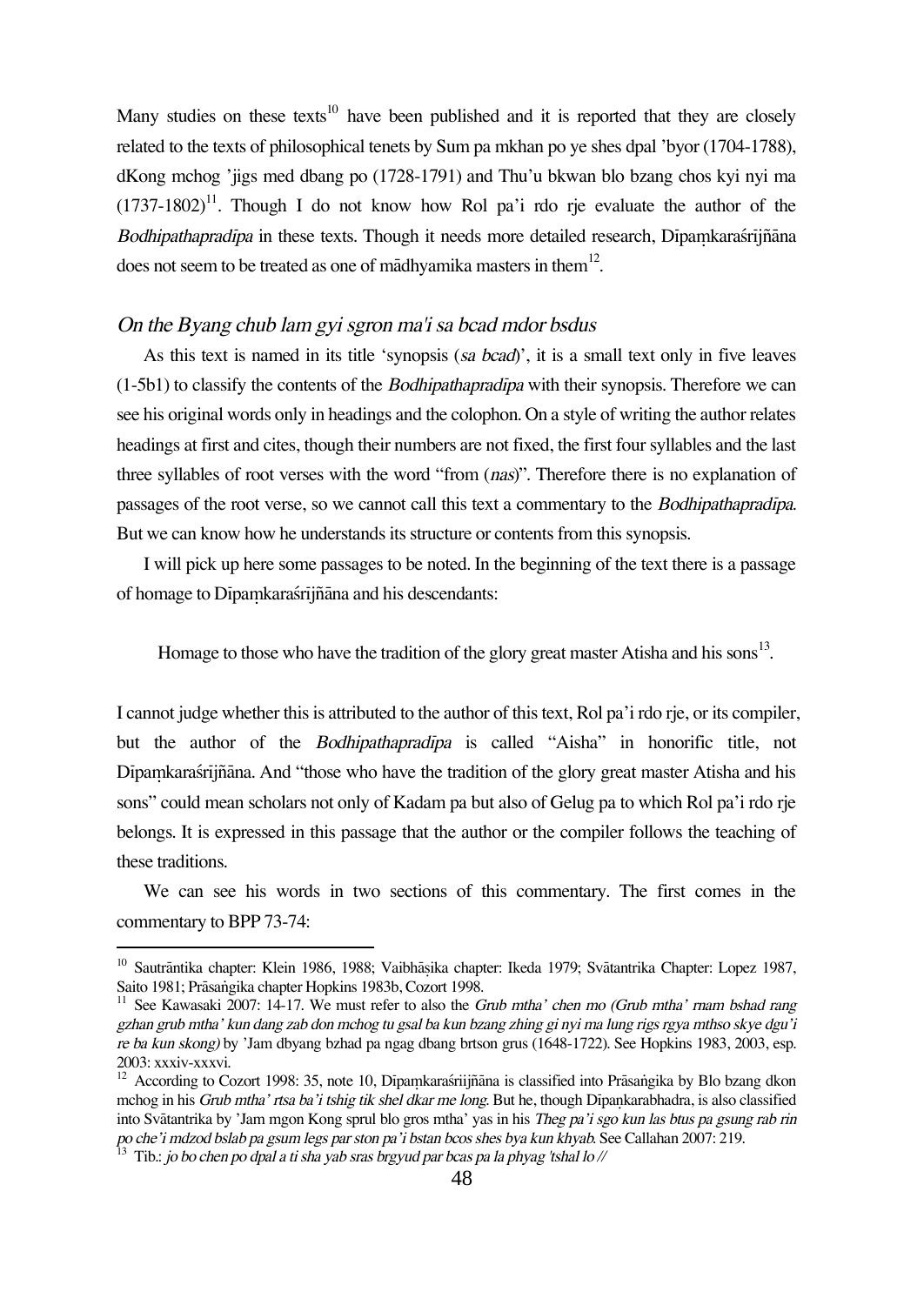The former is also related in [these] words $^{14}$ .

Though he classifies BPP 47-74 into five, the fourth and the fifth are united under the same heading:

The fourth on not renouncing sentient beings with conceptual mind and the fifth on the discipline of reason to remember in another birth are from "this is birth" to "to protect completely $15$ ".

Blo bzang chos kyi rgyal mtshan and also Co ne Grags pa bshad grub classify BPP 73 into the fourth and BPP 73-74 into fifth in their commentaries and BPP 73 is repeated. Therefore Rol pa'i rdo rje accepts the classification of previous commentaries and explains a reason for the combination of two headings with his words. Please compare it with their synopses in appendices.

The second comes in the commentary to BPP 87-90:

These two verses for each simile come out of order $^{16}$ .

This means that BPP 91-94 comes before BPP 87-90 and the order of the root verses are reversed in this commentary. This disorder appears also in the commentary by Blo bzang chos kyi rgyal mtshan and Co ne Grags pa bshad grub, so Rol pa'i rdo rje seems to follow their interpretation. These two comments are not explanation of the root verse, but indication of the structural irregularities of contents. He acknowledges that these irregularities appear also in the previous commentaries and he must explain why this disorder comes in his commentary.

The text ends its analysis with the last heading:

The meaning of conclusion as the third runs from "the Bodhipathapradîpa" to "edited and this teaching was composed at the Tho-ling temple of Zhang-zhung<sup>17</sup>.

But this number of headings is a miscount. We cannot find "the meaning of conclusion" as the

<sup>&</sup>lt;sup>14</sup> Tib.: snga ma 'ang gi sgras bstan no //

<sup>15</sup> Tib.: bzhi pa sems can blos mi spang ba dang / lnga pa skye ba gzhan du dran pa'i rgyur bslab pa ni / 'di ni skye ba nas yongs su bsrung / [73-74]

<sup>&</sup>lt;sup>16</sup> Tib.: dpe la lar tshigs bcad 'di gnyis go ldog tu 'byung ngo //

 $17$  Tib.: gsum pa mjug gi don ni / byang chun lam gyi sgron ma nas / gtan la phab pa chos 'di ni zhang zhung gi tho ling gtsug lag khang du mdzad pa /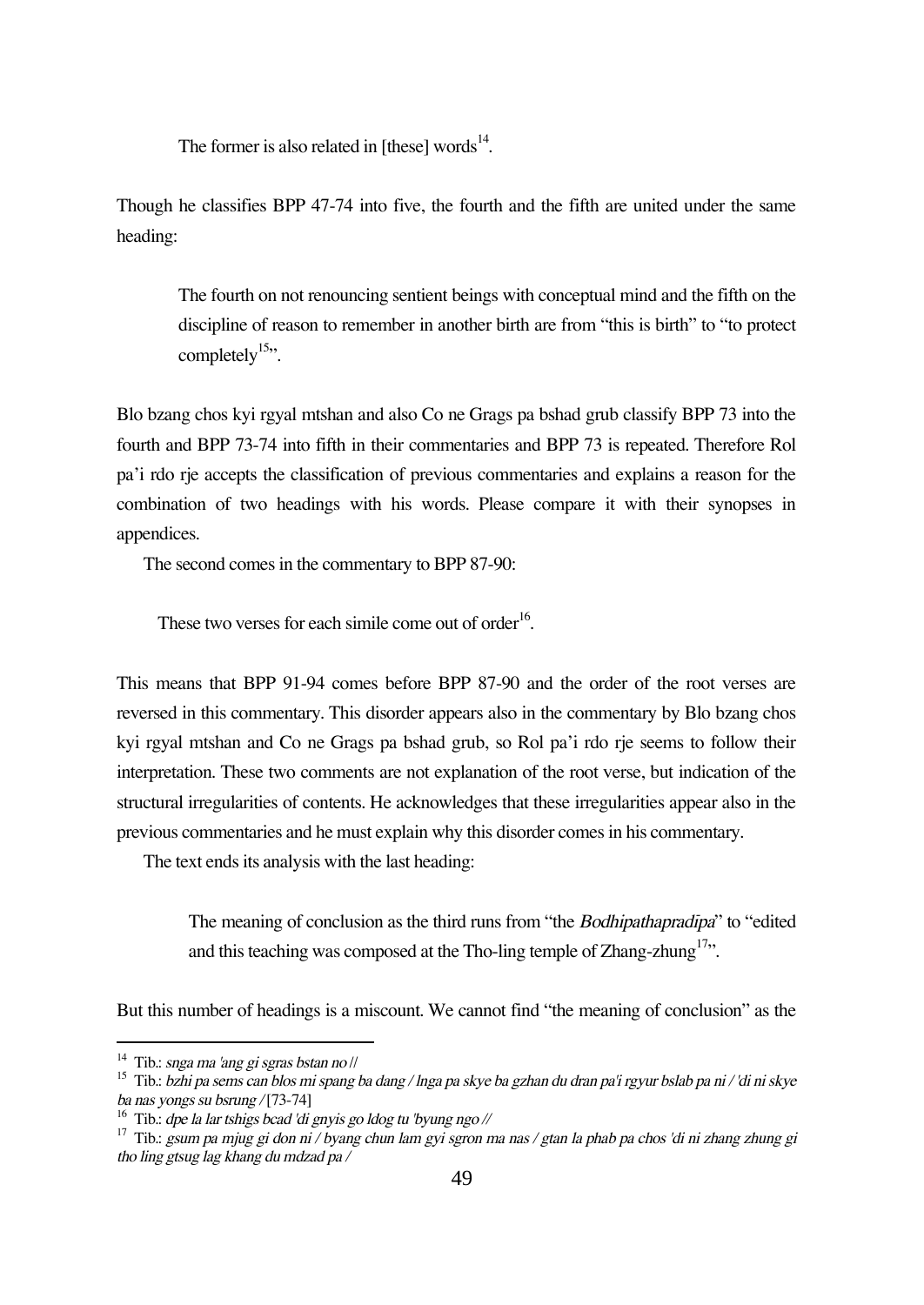third topic in the text so I read it as "the fourth".

In the colophon it is said:

Likewise, thinking that this Analytical topic outline of the Bodhipathapradîpa is useful for zealous students like the young student, Gu shrî Blo bzang nor bu, who has faith, effort and discernment, lCang skya rol pa'i rdo rje writes [it] $^{18}$ .

Though it is not clear who wrote this colophon, it expresses the motivation to write this text and the author wrote it for his students. Therefore it is written as a handbook or guidebook of the Bodhipathapradîpa and he seems to have no positive motivation to explain or interpret passages of the root verse from his own point of view, so he indicates only this analytical topic of outline of the root verse. And the structural analysis is similar with that of Blo bzang chos kyi rgyal mtshan and it means that Rol pa'i rdo rje follows the traditional analysis of the Bodhipathapradîpa. Therefore we cannot get his original reading of the Bodhipathapradîpa from this text.

#### **Conclusion**

As the Tibetan text is just a list of headings, I can very little comment upon his interpretation to the Bodhipathapradîpa. My first impression is that he classifies the root verse on the basis of the commentary by Blo bzang chos kyi rgyal mtshan as Co ne Grags pa bshad sgrub also does in his commentary. Of course I must research previous commentaries to that of Blo bzang chos kyi rgyal mtshan and make clear on which text Blo bzang chos kyi rgyal mtshan depends. Synopsis is usually used to analyze the contents of a main text in Tibetan Buddhism. Though Rol pa'i rdo rje also uses this system of synopsis to understand contents of the main text as previous masters do, he does not give his own explanations. Because the Bodhipathapradîpa is a short text in 276 påda (68 or 69 verses), it is not easy to make original different interpretations of commentators from other commentaries of previous masters. Because Rol pa'i rdo rje also has no intention to take an extreme interpretation of contents of the root verses, he would follow the traditional reading.

# **Bibliography**

Callahan, Elizabeth M.

2007 The Treasury of Knowledge: Frameworks of Buddhist Philosophy. Ithaca, N.Y.:

 $18$  Tib.: de ltar yang chub lam gyi sgron me'i sa bcad mdor bsdus pa 'di yang slob bu dad brtson rnam dpyod dang ldan pa na'i man gyi gu shrî blo bzang nor bu sogs don gnyer can 'ga' zhig la phan par bsams nas lcang skya rol pa'i rdo rjes bris pa'o //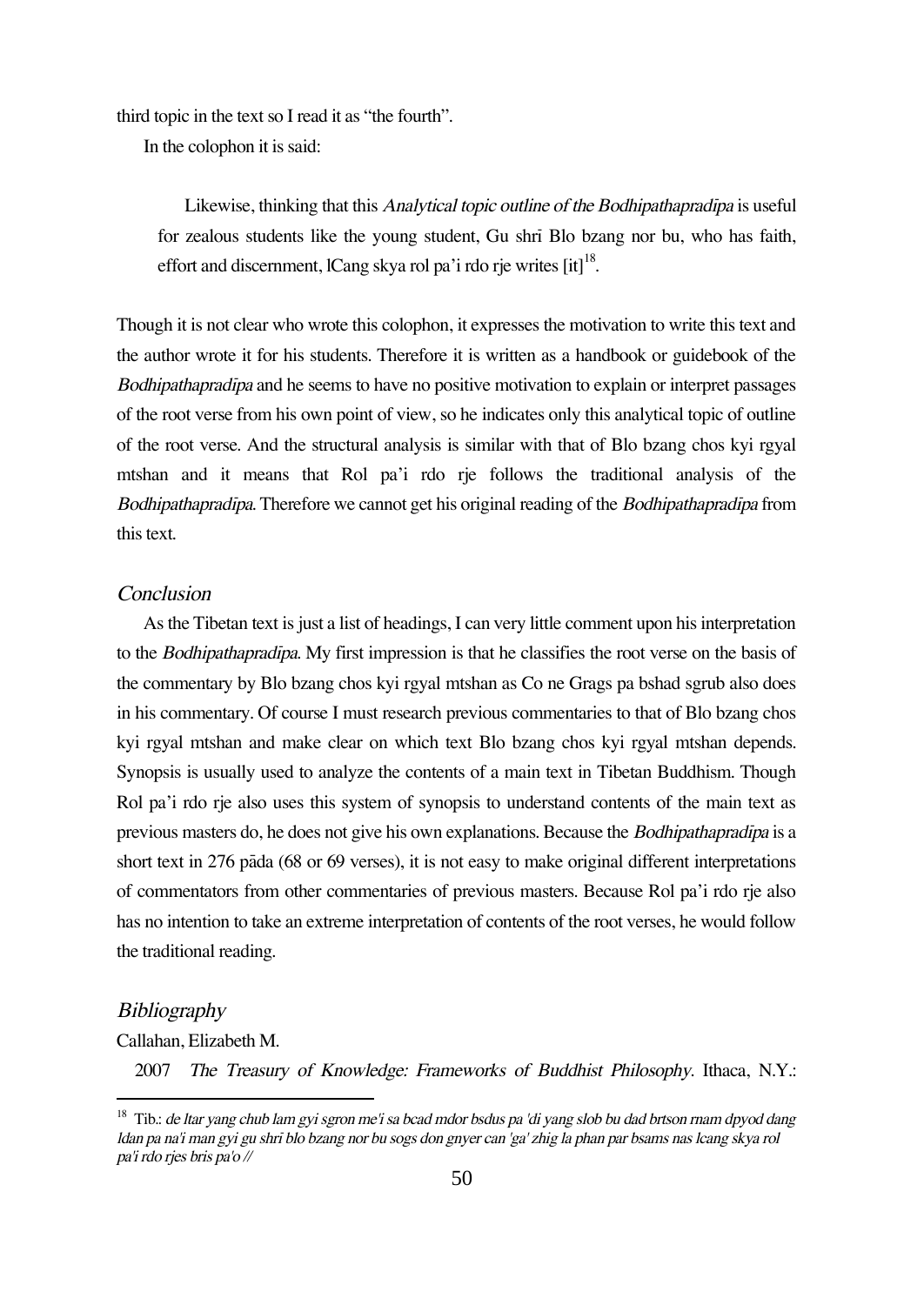Snow Lion.

Cozort, Daniel

- 1998 Unique Tenets of the Middle Way Consequence School. Ithaca, N.Y.: Snow Lion.
- 2003 Buddhist Philosophy: Losang Gönchok's Short Commentary to Jamyang Shayba's Root Text on Tenets. Ithaca, N.Y.: Snow Lion.

## Eimer, Helmut

1978 Bodhipathapradīpa. Ein Lehrgedicht des Atisa (Dīpamkaraśrījñāna) in der tibetischen *Ü*berlieferung. Asiatische Forschungen 59, Wiesbaden: Otto Harrassowitz.

Everding, Karl-Heinz

1998 Die Präexistenzen der *ICan skya Qutuqtus*. Asiatische Forschungen 104, Wiebaden. Otto Harrassowitz.

# Hopkins, Jeffrey

- 1983 Meditation on Emptiness. London: Wisdom Publications.
- 1983b Emptiness Yoga: The Middle Way Consequence School. Ithaca, N.Y.: Snow Lion.
- 2002 Reflections on Reality: The Three Natures and Non-Natures in the Mind-Only School. Berkeley: University California Press.
- 2003 Maps of the Profound: Jam-yang-shay-ba's Great Exposition of Buddhist and Non-Buddhist Views on the Nature of Reality. Ithaca, N.Y.: Snow Lion.

Ikeda, Rentaro (池田練太郎)

1979 "lCa© skya宗義書におけるVaibhå≈ika章について" (On Vaibhå≈ika Chapter in the Buddhist Philosophical Systems of lCan-skya Rol-pahi-rdo-rje), 日本西蔵学会会報 (Report of the Japanese Association for Tibetan Studies) 25: 1-4.

Kawasaki, Shinjo (川崎信定)

2007 吉水千鶴子共著 (with Chizuko Yoshimizu)『西蔵仏教宗義研究第八巻—トゥカ ン『一切宗義』序章「インドの思想と仏教」—』(A Study of the Grub mtha' of Tibetan Buddhism, vol.8: The Chapter on the Philosophical Systems and Buddhism in India (rGya gar) of Thu'u bkwan's Grub mtha' shel gyi me long). 東京: 東洋文庫 (Tokyo: Toyo Bunko).

Klein, Anne C.

- 1986 Knowledge and Liberation: <sup>A</sup> Buddhist Epistemological Analysis in Support of Transformative Religious Experience. Ithaca, N.Y.: Snow Lion.
- 1988 Knowing, Naming and Negation. Ithaca, N.Y.: Snow Lion.

#### Lokesh Chandra

- 1963 Materials for <sup>a</sup> History of Tibetan Literature. New Delhi.
- 1977 Buddhist Philosophical Systems of lCan-skya Rol-pahi-rdo-rje. Śata-pitaka Series vol.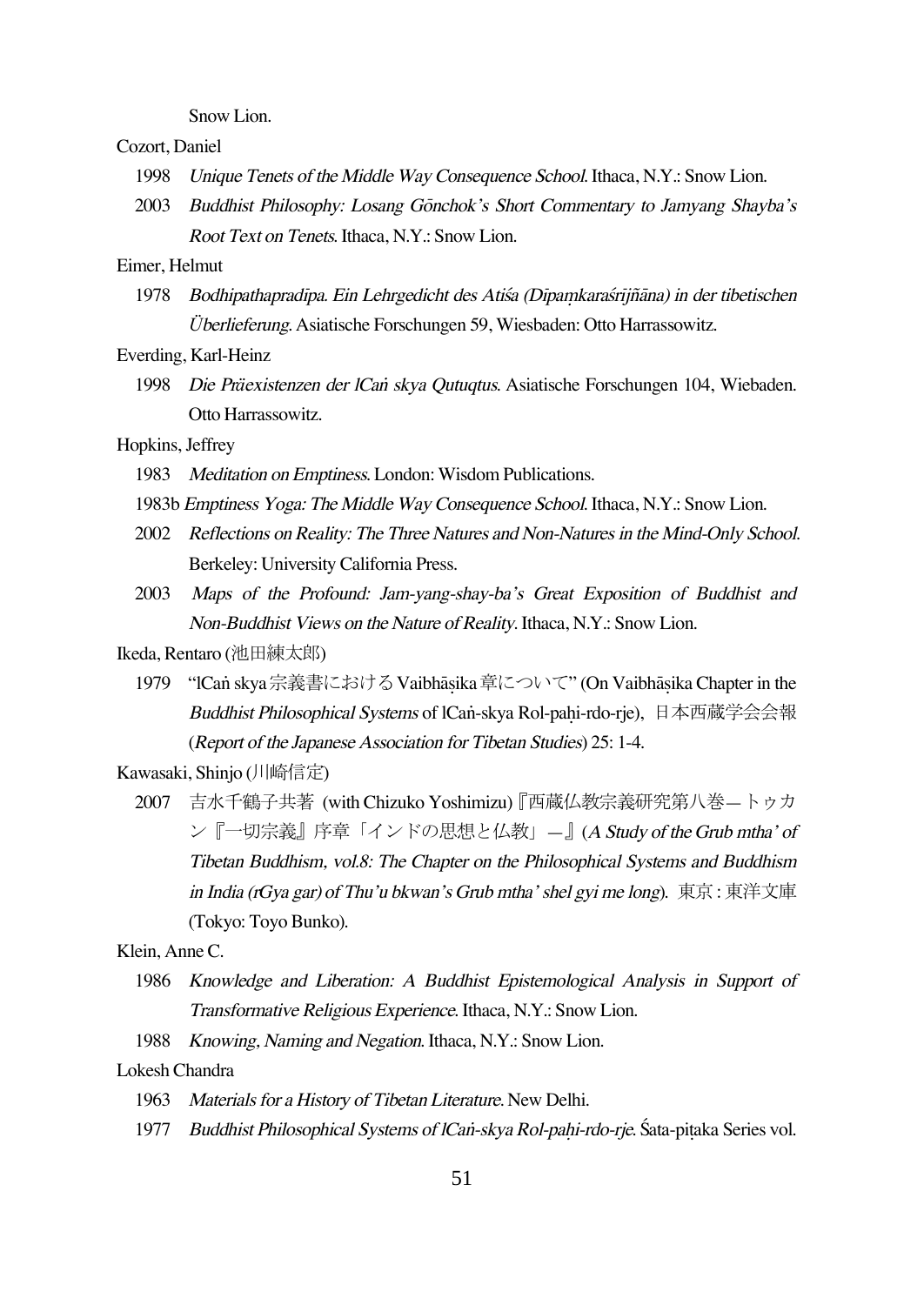23. New Delhi: International Academy of Indian Culture.

Lopez, Donald S., Jr.

1986 <sup>A</sup> Study of Svåtantrika. Ithaca, N.Y.: Snow Lion.

Mochizuki, Kaie (望月海慧)

- 1988 "Seeking Refuge in the Three Treasures in the *Bodhipathapradipa* 11.25-36", 印度学 仏教学研究 (Journal of Indian and Buddhist Studies) 37-1: 38-40.
- 2002 "Blo bzang dpal ldan bstan 'dzin snyan gragsによる Bodhipathapradīpaの注釈書に ついて" (On the Commentary to the Bodhipathapradîpa of Blo bzang dpal ldan bstan 'dzin snyan grags), 身延山大学仏教学部紀要 (Bulletin of Faculty of Buddhism, Minobusan University) 3: 49-66.
- 2003 "Blo bzang chos kyi rgyal mtshan による Bodhipathapradīpa の注釈書について" (On the Commentary to the Bodhipathapradîpa of Blo bzang chos kyi rgyal mtshan), 身延山大学仏教学部紀要 (Bulletin of Faculty of Buddhism, Minobusan University) 4: 35-98.
- 2004 "Thub bstan chos kyi nyi ma による Bodhipathapradipa の注釈書について" (On the Commentary to the *Bodhipathapradipa* of Thub bstan chos kyi nyi ma), 身延山 大学仏教学部紀要 (Bulletin of Faculty of Buddhism, Minobusan University) 5: 9-42.
- 2004b "On the Commentary to the Bodhipathapradîpa by Co ne Grags pa bshad sgrub", 『印度学仏教学研究』53-2, pp.(45)-(49).
- 2005 "Co ne Grags pa bshad sgrub による Bodhipathapradipa の注釈書について" (On the Commentary to the *Bodhipathapradipa* of Co ne Grags pa bshad sgrub),  $f \circ \psi$ ト仏教におけるラムリム思想の基盤に関する研究 [増補改訂版] (A Study on the basic Idea of Lamrim in Tibetan Buddhism [Enlarged Version]), 身延: 身延山 大学 (Minobu: Minobusan University): 127-155.

Saito, Akira (斎藤明)

1981 "ICan skya 宗義書における経量行中観自立派の章について" (On Svātantrika Chapter in the Buddhist Philosophical Systems of lCan-skya Rol-pahi-rdo-rje), 日本 西蔵学会会報 (Report of the Japanese Association for Tibetan Studies) 27: 7-10.

Smith, E. Gene

2001 Among Tibetan Texts: History & Literature of the Himalayan Plateau. Boston: Wisdom Publications.

Yamaguchi, Zuiho (山口瑞鳳)

<sup>2004</sup> チベット 下[改訂版] (Tibet, Vol.2, revised edition), 東京: 東京大学出版会.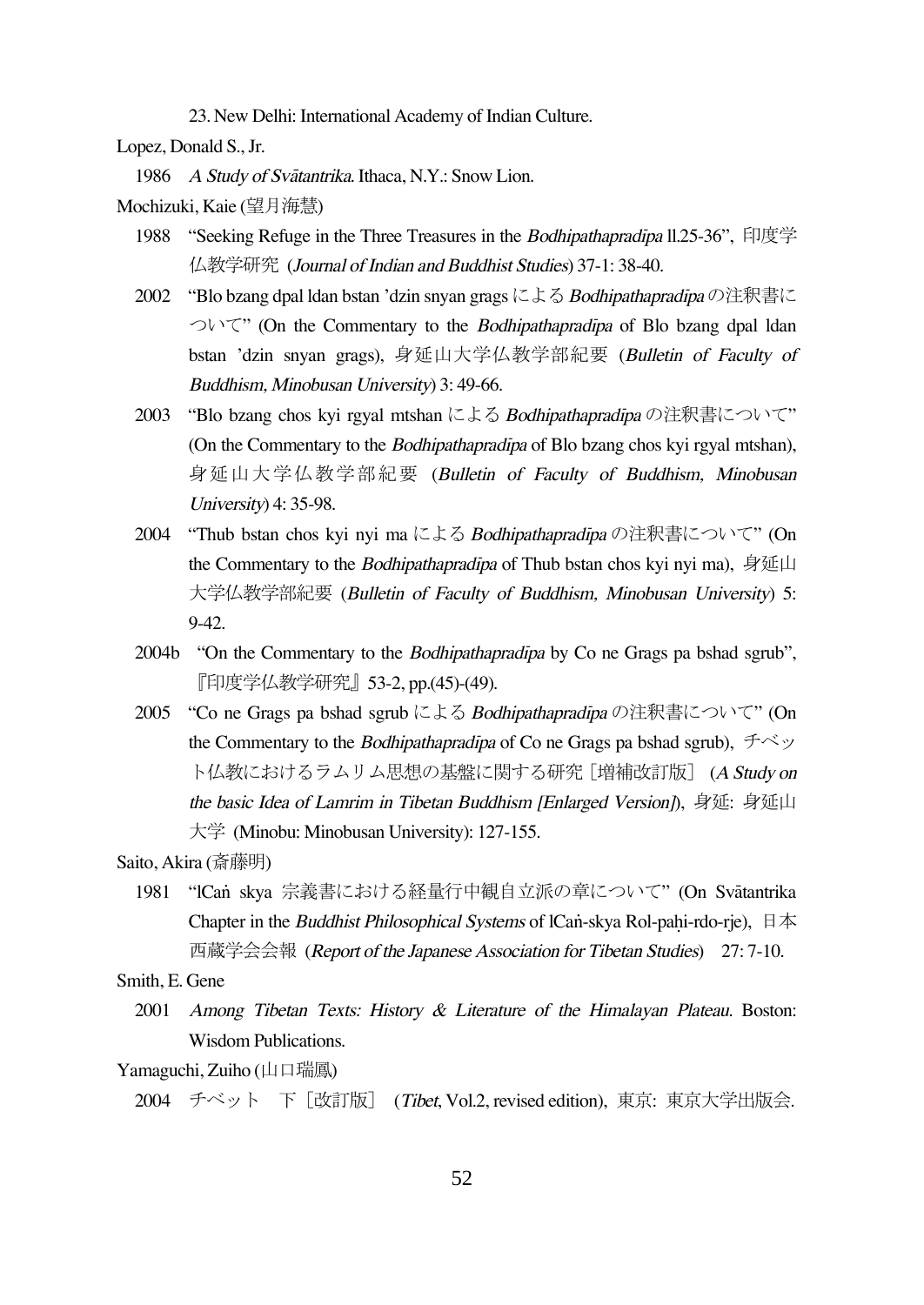# The Tibetan Text of the Byang chub lam gyi sgron ma'i sa bcad mdor bsdus

Byang chub lam gyi sgron ma'i sa bcad mdor bsdus bzhugs so

- (1b) jo bo chen po dpal a ti sha yab sras brgyud par bcas pa la phyag 'tshal lo //
- 0. 'dir byang chub lam gyi sgron me 'chad pa la don bzhi ste mtshan don / 'gyur phyag gzhung gi don / mjug gi don no //
- 1. dang po ni / rgya gar skad du nas sgron me / [title]
- 2. gnyis pa ni / byang chub sems dpa' nas phyag 'tshal lo //
- 3. gsum pa la gsum / bstan bcos la 'jug pa'i sgo / 'jug bya bstan bcos kyi rang bzhin / bstan bcos mthar phyin pa'i bya ba'o //
- 3.1. dang po la gnyis / mchod par brjod pa dang / rtsom par dam bca' ba gnyis /
- 3.1.1. dang po ni / dus gsum rgyal ba nas phyag 'tshal te / [1-2]
- 3.1.2. gny is pa ni / slob ma bzang po nas gsal bar bya /  $[3-4]$
- 3.2. gnyis pa la gnyis / skyes bu gsum gyi lam mdor bstan pa dang / rgyas (2a) par bshad pa'o //
- 3.2.1. dang po ni / chung ngu 'bring dang nas bri bar bya / [5-8]
- 3.2.2. gnyis pa la gnyis / skyes bu chung 'bring che gsum gyi lam gyi rim pa bshad pa dang / bye brag tu skyes bu chen po'i lam rgyas par bstan pa'o //
	- 3.2.2.1. dang po la gsum las
	- 3.2.2.1.1. skyes bu chung ngu'i lam gyi rim pa bshad pa ni / gang zhig thabs ni nas tha mar shes/ [9-12]
	- 3.2.2.1.2. skyes bu 'bring gi lam gyi rim pa bshad pa ni / srid pa'i bde la nas 'bring zhes bya / [13-16]
	- 3.2.2.1.3. skyes bu chen po'i lam gyi rim pa bshad pa ni / rang rgyud gtogs pa'i nas mchog  $\sin$  no  $/[17-20]$
	- 3.2.2.2. gnyis pa la gsum / smon sems bslab bya dang bcas pa bshad pa dang / 'jug sems bslab bya dang bcas pa bshad pa dang / sngags la 'jug tshul mdo tsam bstan pa'o //
	- 3.2.2.2.1. dang po la gnyis / bshad par dam (2b) bca' ba dang / dngos so //

3.2.2.2.1.1. dang po ni sems can dam pa nas bshad par bya  $\lceil 21-24 \rceil$ 

3.2.2.2.1.2. gnyis pa la gsum / sbyor ba dang / dngos gzhi / mjug bslab bya la slob tshul  $\log$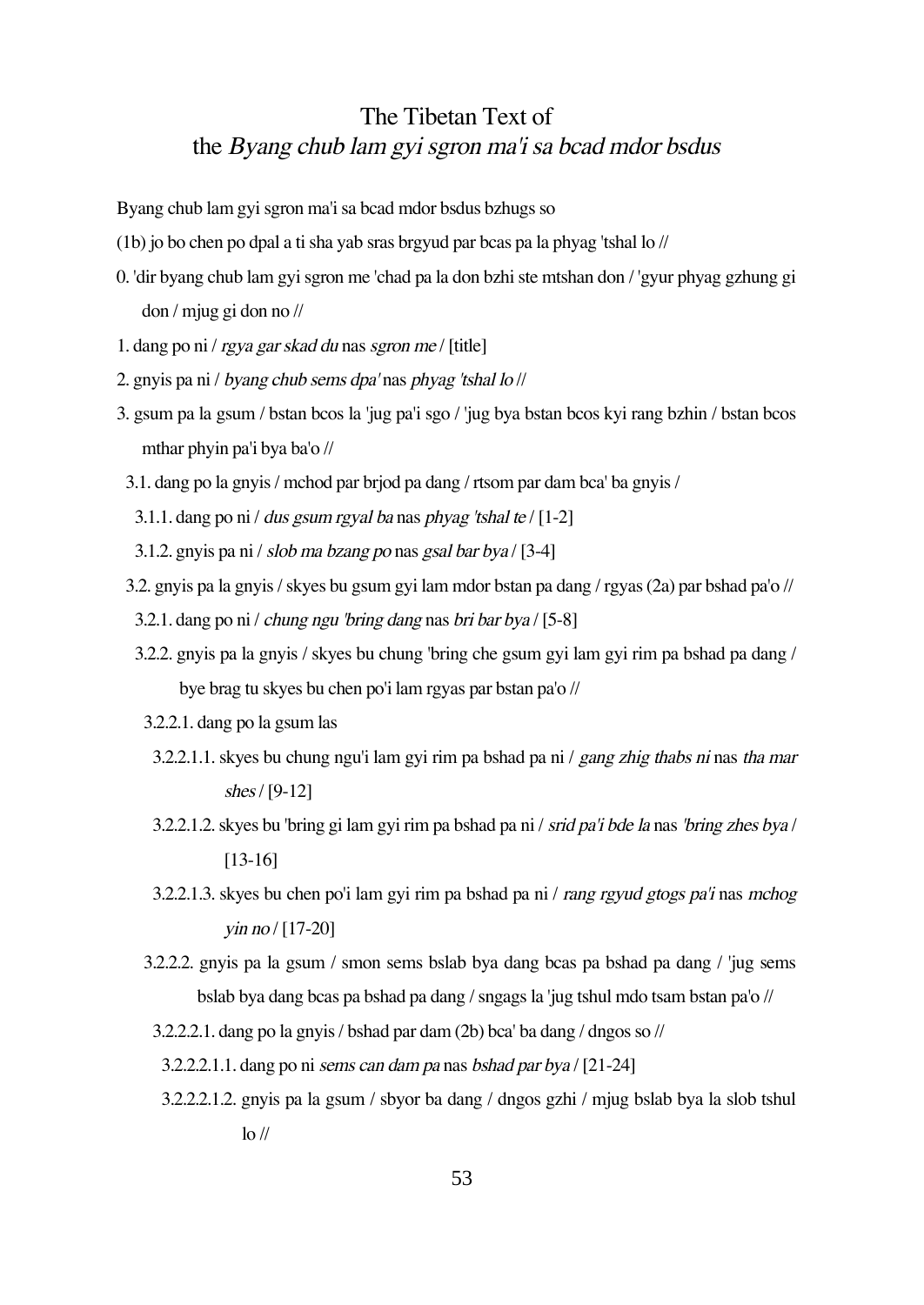- 3.2.2.2.1.2.1. dang po la gsum / tshogs gsog pa / skyabs 'gro bya ba / byams pa dang snying rje bskyed pa'o //
- 3.2.2.2.1.2.1.1. dang po ni / rdzogs sangs bris sku nas bdun dag kyang / [25-30]

3.2.2.2.1.2.1.2. gnyis pa ni / byang chub snying po'i nas lan gsum bya / [31-36]

- 3.2.2.2.1.2.1.3. gsum pa ni / de nas sems can nas'dod pa yis/ [37-44]
- 3.2.2.2.1.2.2. gnyis pa ni / ldog pa med par nas bskyed par bya / [45-46]
- 3.2.2.2.1.2.3. gsum pa la lnga las /
- 3.2.2.2.1.2.3.1. dang po phan yon dran pa la bslab pa ni / de ltar smon pa'i nas rab tu bshad / [47-50]
- 3.2.2.2.1.2.3.2. gnyis pa lan drug bskyed pa la bslab pa ni / de yis mdo klog nas ma mchis so / [51-70]
- 3.2.2.2.1.2.3.3. gsum pa tshogs bsags la bslab pa ni / byang chub smon pa'i nas spel bya zhing / [71-72]
- 3.2.2.2.1.2.3.4-5. bzhi pa sems can blos mi spang ba dang / lnga pa skye ba gzhan du dran pa'i rgyur bslab pa ni / 'di ni skye ba nas yongs su bsrung / [73-74] snga ma 'ang gi sgras bstan no //
- 3.2.2.2.2. gnyis pa 'jug sems bslab bya dang bcas pa bshad pa la bzhi / 'jug sems bskyed dgos pa'i rgyu mtshan / 'jug sdom len pa'i rten / len pa'i cho ga / blangs nas bslab bya la bslab tshul lo //
- 3.2.2.2.2.1. dang (3a) po ni / 'jug sems bdag nyid nas nges par blang / [75-78]
- 3.2.2.2.2.2. gnyis pa la gnyis / rten khyad par bstan pa dang / dge slong gi sgom ldan rten gyi mchog tu bstan pa'o //
	- 3.2.2.2.2.2.1. dang po ni / so sor thar pa nas gzhan du min / [79-82]
	- 3.2.2.2.2.2.2. gny is pa ni / so sor thar pa ris bdun nas sdom pa dag tu bzhed  $/$  [83-86]
- 3.2.2.2.2.3. gsum pa la gnyis / bla ma yod pa'i cho ga dang / bla ma med pa'i cho ga'o //
- 3.2.2.2.2.3.1. dang po la gnyis / bla ma'i mtshan nyid bstan pa dang / dngos so //
	- 3.2.2.2.2.3.1.1. dang po ni / sdom pa'i cho ga nas shes par bya / [91-94]
	- 3.2.2.2.2.3.1.2. gnyis pa ni / byang chub sems dpa'i nas sdom pa blang / [87-90] dpe la lar tshigs bcad 'di gnyis go ldog tu 'byung ngo //

3.2.2.2.2.3.2. gnyis pa la bzhi las /

3.2.2.2.2.3.2.1. dang po bshad par dam bca' ba ni / de la 'bad pas nas bshad par bya /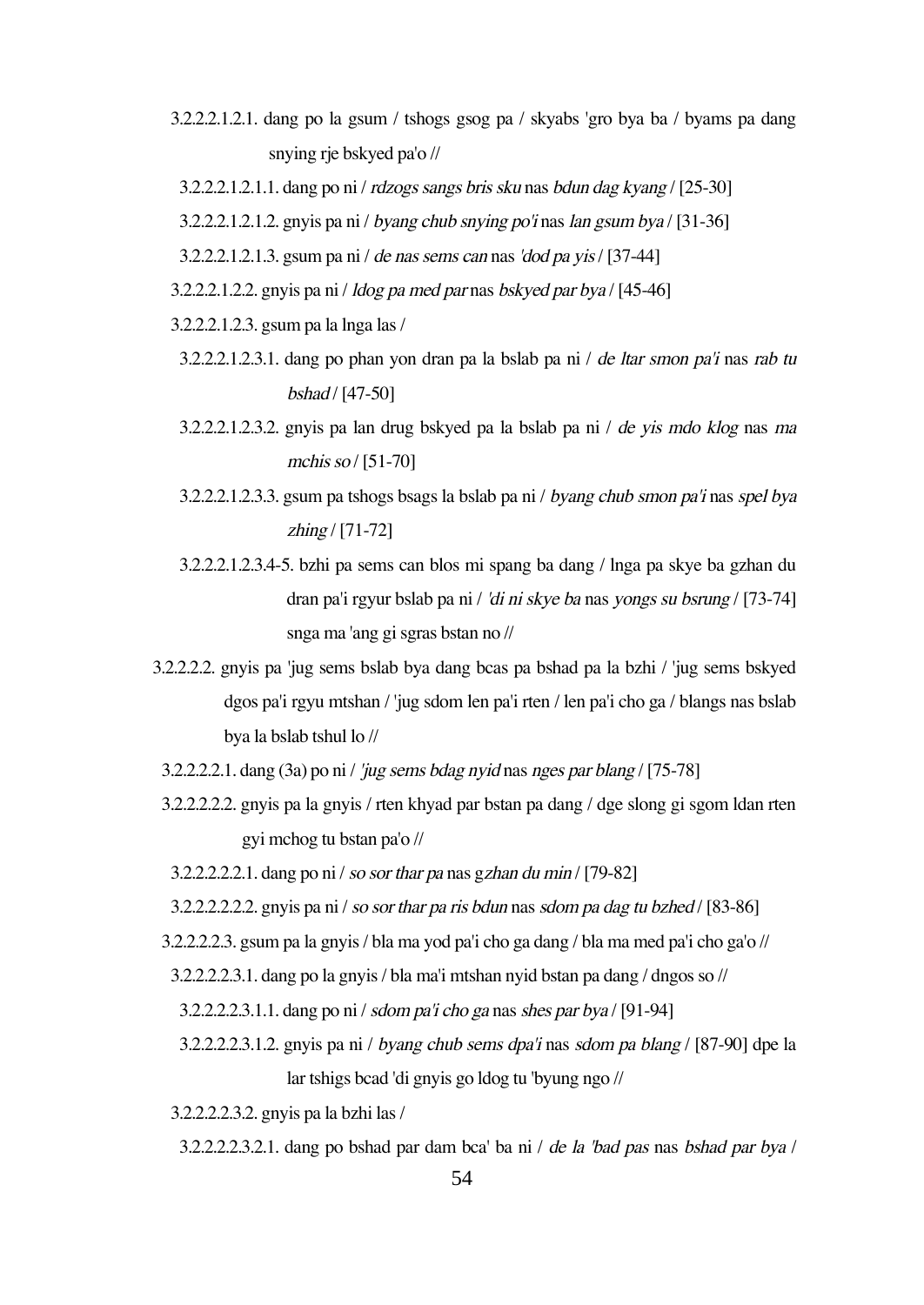[95-98]

3.2.2.2.2.3.2.2. gny is pa khungs ni / de la sngon tshe nas rab gsal bri /  $[99-104]$ 

3.2.2.2.2.3.2.3. gsum pa dngos ni / mgon po rnams kyi nas las bsgral lo /  $[105-108]$ 

3.2.2.2.2.3.2.4. bzhi pa tshul khrims gsum la bslab par khas len pa la gsum

- 3.2.2.2.2.3.2.4.1. dang po sdom pa'i tshul khrims khas len tshul ni / gnod sems khro bo'i nas bslab par bya / [109-116]
- 3.2.2.2.2.3.2.4.2. gnyis pa sems can don byed kyi tshul khrims la bslab tshul ni / bdag nyid myur ba'i nas gnas par bgyi / [117-120]
- 3.2.2.2.2.3.2.4.3. gsum pa (3b) dge chos sdud kyi tshul khrims la bslab tshul zhar byung dang bcas pa ni / tshad med bsam gyis nas mi bya'o / [121-128]
- 3.2.2.2.2.4. bzhi pa mjug bslab bya la bslab tshul la gsum / lhag pa tshul khrims kyi bslab pa la bslab tshul bshad pa / lhag pa ting nge 'dzin gyi bslab pa la bslab tshul bshad pa / lhag pa shes rab kyi bslab pa la bslab tshul bshad pa'o //
- 3.2.2.2.2.4.1. dang po la gnyis / dngos dang / de'i che ba'o //
- 3.2.2.2.2.4.1.1. dang po ni / rang gi lus ngag nas gus cher 'gyur / [129-133]
- 3.2.2.2.2.4.1.2. gny is pa ni / de la rnam dag nas rdzogs par 'gyur / [134-136]
- 3.2.2.2.2.4.2. gnyis pa la gsum / sangs rgyas pa la mngon shes bsgrub dgos par bstan pa dang / mngon shes bsgrub pa la zhi gnas bsgrub dgos par bstan pa dang zhi gnas bsgrub tshul dngos so //
- 3.2.2.2.2.4.2.1. dang po ni / bsod nams ye shes nas le los min / de yang tshigs bcad dang pos [137-140] mngon shes 'grub pas rang don du tshogs rdzogs myur ba dang / gnyis pas [141-144] gzhan don rgya chen 'grub pa dang / gsum pas [145-148] bsod nams mang pos dud pa dang / bhzi pas [149-152] myur du 'tshan rgya bar bstan ces bshad pas gsungs /
- 3.2.2.2.2.4.2.2. gnyis pa ni / zhi gnas 'grub pa nas'bad par bya / [153-156]
- 3.2.2.2.2.4.2.3. gsum pa la gsum / zhi gnas kyi tshogs bsten pa / zhi (4a) gnas bsgrub tshul dngos / bsgrub pa'i phan yon no /
- 3.2.2.2.2.4.2.3.1. dang po ni / zhi gnas yan lag nas la legs gnas / [157-162]

3.2.2.2.2.4.2.3.2. gnyis pa ni / dmigs pa gang rung nas gzhag par bya / [163-164]

3.2.2.2.2.4.2.3.3. gsum pa ni / rnal 'byor zhi gnas nas'grub par 'gyur / [165-166]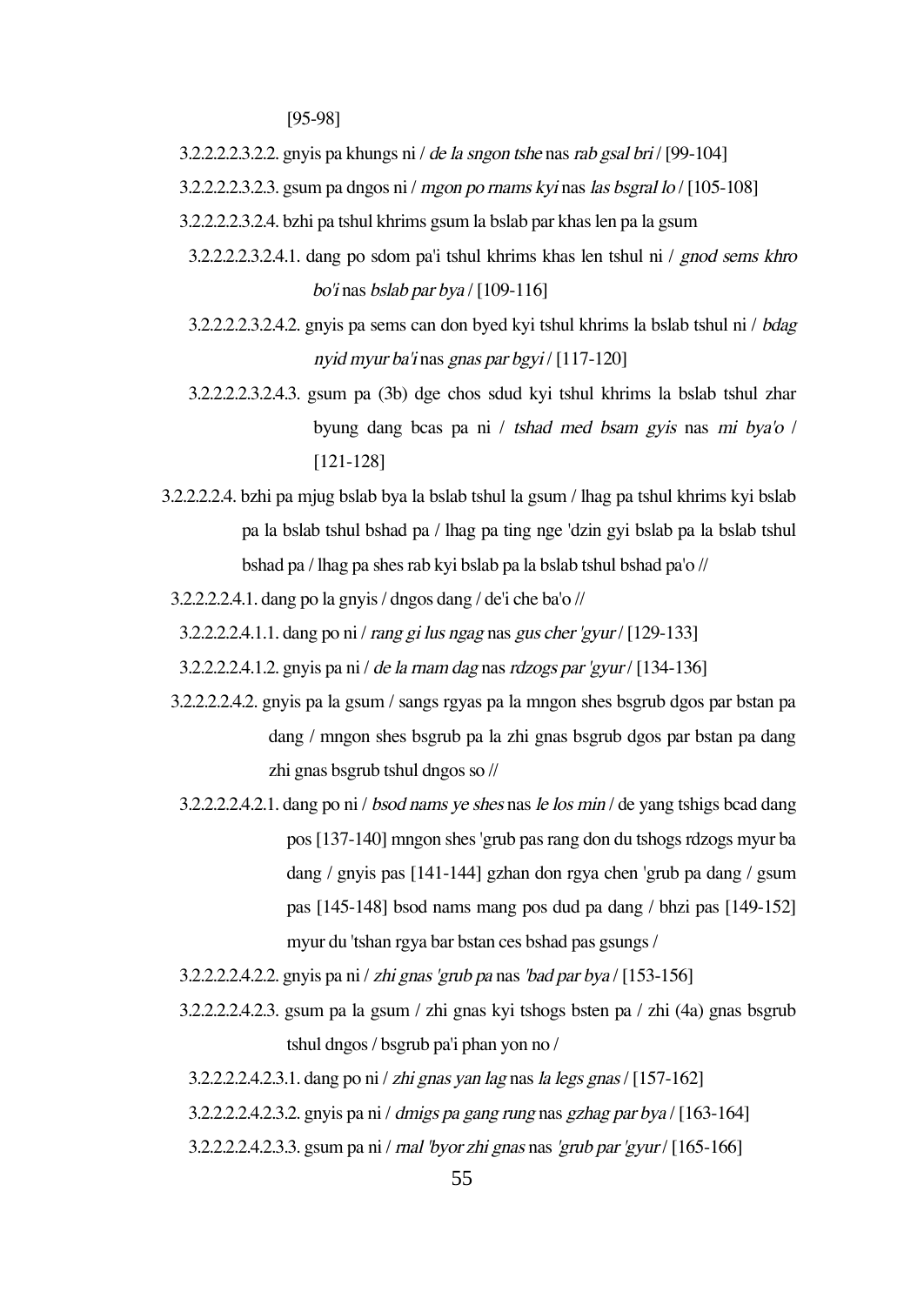- 3.2.2.2.2.4.3. gsum pa shes rab kyi bslab pa la bslab tshul gsum / bslab dgos pa'i rgyu mtshan / thabs shes zung 'brel la slob dgos par bsgrubs pa / zung 'brel la slob tshul dngos so //
	- 3.2.2.2.2.4.3.1. dang po ni / shes rab pha rol nas bsgom par bya /  $[167-172]$
	- 3.2.2.2.2.4.3.2. gnyis pa la thabs shes zung 'brel la slob pa'i khungs bstan pa / thabs shes kyi dbye ba bshad pa'i rgyu mtshan / thabs ngos gzung ba / de shes rab dang 'brel dgos par bstan pa / shes rab ngos gzung dang lnga /
	- $3.2.2.2.2.4.3.2.1$ . dang po ni / thabs dang bral ba nas spang mi bya / [173-176]
	- 3.2.2.2.2.4.3.2.2. gny is pa ni / shes rab gang dang nas gsal bar bya / [177-180]
	- $3.2.2.2.2.4.3.2.3.$  gsum pa ni / shes rab pha rol nas thabs su bshad / [181-184]
	- 3.2.2.2.2.4.3.2.4. bzhi pa ni / thabs bsgoms dbang gis nas bsgom pas min / [185-188]
	- 3.2.2.2.2.4.3.2.5. lnga pa ni / phung po khams dang nas yongs su bshad / [189-192]
	- 3.2.2.2.2.4.3.3. gsum pa la bdag med gtan la dbab pa dang / de nyid bsgoms tshul / bsgoms pa'i 'bras bu dang gsum /
		- 3.2.2.2.2.4.3.3.1. dang (4b) po la gnyis / rigs pas gtan la 'bebs pa dang / rgyas par gzhung gzhan du shes dgos par bstan pa'o //
			- 3.2.2.2.2.4.3.3.1.1. dang po la 'bras bu la dpyod pa yod med skye 'gog gi gtan tshigs / rgyu la dpyod pa rdo rje gzegs ma'i gtan tshigs / ngo bo la dpyod pa gcig du bral gyi gtan tshigs so //
			- 3.2.2.2.2.4.3.3.1.1.1. dang po ni / yod pa skye ba nas'byung ba min / [193-196]

3.2.2.2.2.4.3.3.1.1.2. gnyis pa ni / dngos po rang las nasrang bzhin med / [197-200]

3.2.2.2.2.4.3.3.1.1.3. gsum pa ni / yang na chos rnams nas nyid du nges/ [201-204]

3.2.2.2.2.4.3.3.1.2. gnyis pa ni / stong nyid bdun cu'i nasrab tu bshad / [205-212]

3.2.2.2.2.4.3.3.2. gnyis pa de nyid bsgoms pa'i tshul la gnyis / bden pa bkag tsam gyi med dgag bsgom bya'i yul du bstan pa dang / bsgom mkhan gyi shes pa la mtshan 'dzin spang bar bstan pa'o //

3.2.2.2.2.4.3.3.2.1. dang po ni / de bas chos rnams nas bsgom pa yin / [213-216]

- $3.2.2.2.2.4.3.3.2.2.$  gny is pa ni / shes rab ky is ni nas de bsgom by a / [217-220]
- 3.2.2.2,2.4.3.3.3. gsum pa bsgoms pa'i 'bras bu la shes rab bsgoms pas thar pa 'thob par bstan pa dang / sangs rgyas 'thob par bstan pa gnyis /
	- 3.2.2.2.2.4.3.3.3.1. dang po la dngos dang / khungs bstan pa'o //